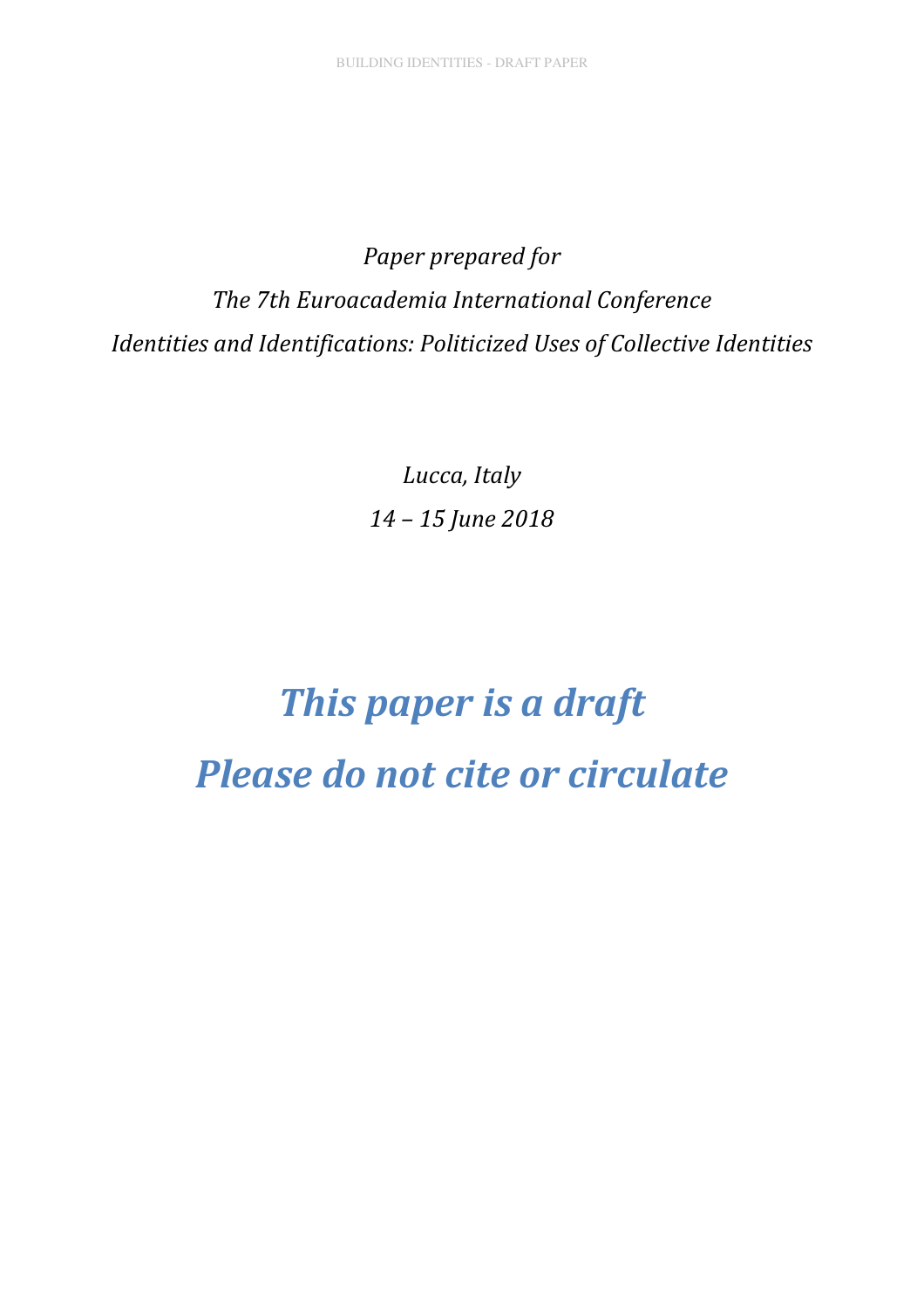### BUILDING IDENTITIES Architectural approaches to integration

Angela Alcantara Independent Researcher, Berlin, Germany

# ABSTRACT

Cities are at constant change, continually and simultaneously old and new, but in the urgent context of an emergency situation, there is an immense shift in the identity of a city. Old and new city dwellers adapt to both this constant change and the already existing; contemporary urban development approaches take into consideration the everevolving city; practices today revolving around immigration focus much more on the aspect of integration both socially and physically in the urban fabric. But at a sudden point of crisis, what (or who) then defines city identity in light of displacement? Digging into the aspect of typology and architecture, as a simplification for the basis of planning, in the sense of pre-defining the needs of new users, is identity, as well as the welcoming sense of the city, then, dictated upon?

This paper looks into relevant urban interventions that attempt to maintain or develop the identity of the city, in light of the emergence of unfamiliar identities that arrive together with migration. Emergency situations result to the need for both short and long term solutions. The integration of immigrants in the city deals with a shift in patterns, both for the newcomers and in context of the already defined urban fabric. Differences in parameters as well as distinct parallel patterns evolve from prototypical intermediate settlements to more accommodating and sustainable solutions. Attempting to look at the city as not just a vaguely undefined identity in constant change, rather as the continual progression of identity in the making and redefining.

Key words: architecture, typology, city, integration, migration

# **INTRODUCTION** Arrival Cities / Arrival of the unfamiliar

"The European city, beyond the formal illusion of its official, symbolic center, is largely a collection of migrant enclaves… They are increasingly where the real life of the city is found; they are the places where the old city stops being a museum devoted to its former self, and starts being a laboratory devoted to its own future…

The arrival cities, these migrant-created urban quarters are ripe with both peril and promise; they are where the new creative and commercial class will be born, or where the next wave of tension and conflict will erupt. Much of the difference depends on how we approach these districts both organizationally and politically, and, crucially, in terms of physical structures and built form." (Saunders 2016, 22)

The 2016 German Pavilion Exhibition at the 15<sup>th</sup> Venice Architecture Biennale centered on the topic of the integration of refugee immigrants. And while evidently a political issue, the approach towards the critical situation was directed towards a more relatable aspect– thru the face of architectural interventions, the everyday setting of the urban fabric.

Entitled 'Making Heimat. Germany, Arrival Country,' Germany's contribution to the Biennale resulted from the influx of refugees back in 2015. From looking into cases of integration throughout Germany and its neighboring 'Arrival Cities,' a number of theses were developed as relevant conditions for successful integration<sup>1</sup>. A published atlas<sup>2</sup>, together with an online database<sup>3</sup>, of completed or then soon-to-be-finished refugee housing was put together to showcase the continual efforts of providing both initial reception and accommodation centers, and more sustainable long-term solutions. While the examples were focused on dwellings, key points remained to revolve around the importance of integration beyond the private sphere. Following in the same direction to a certain extent, I have chosen to dwell on the layering of urban interventions, and focus more on the social intersections of these spaces.

## City Identity / Identity as a place

Assuming the tangible concept of architecture as primarily instructional in its form– as an architect, this paper serves as an inquiry contrary to a judgment or recommendation. In the notes that follow, I attempt to offer another approach towards identity and integration that can possibly reframe the conversation and engage in potential dialogues beyond the limits of the European migration crisis. Moving through this paper with the premise of the city as a shared space in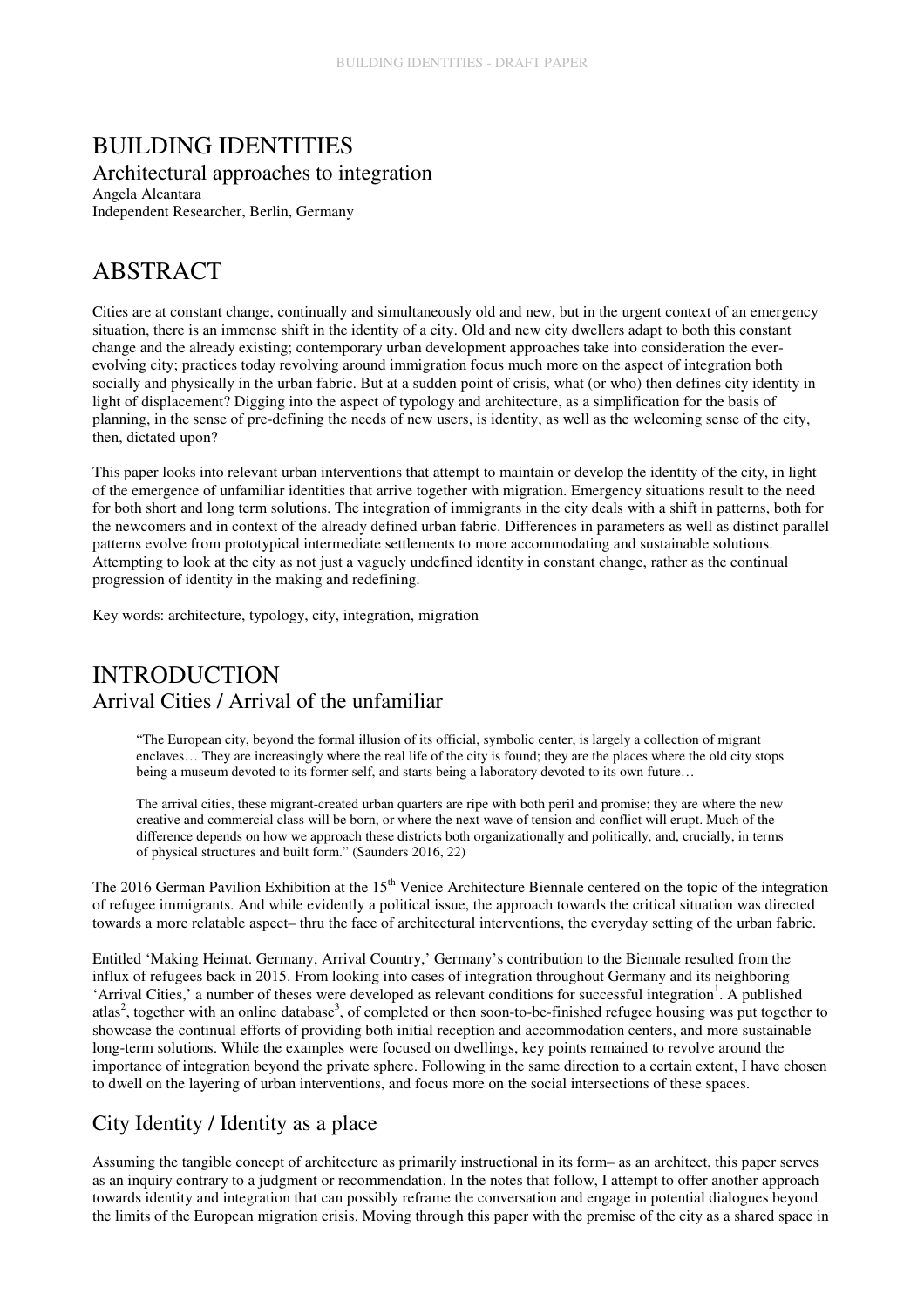its interactional setting, and approaching the city as an intersection, the premise of identity in the city is the definition of identity as a place. The structure of this paper runs thru brief profiles approached at level with theoretical concepts, simultaneously intersecting the social and the spatial.<sup>4</sup>

# BORDERS AND BOUNDARIES

#### The intersection of unfamiliar identities

The dictation of identity at a sudden moment of displacement through a temporary intervention exemplifies itself in a prototypical grid like the typical evacuation center or refugee camp. Already primarily defined by location, at the intersection with an already existing city identity, this temporary intervention and dictation of identity somehow maintains the existing identity. However, given time (and not a particularly lengthy period, rather quickly even) this results to the evident and inescapable emergence of unfamiliar identities and intersections of the 'new' and unfamiliar, with the 'old' and existing.

Yoshiharu Tsukamoto delves into the concept of a commonality, that allows for multiple aspects of individuality within a public space, with the possibility of a space gathering a multitude of different users who can use the space with each other or free from each other (Tsukamoto 2014, 35-45). The idea of people of difference coming together in a common space is an important factor to note in the function of common spaces.<sup>5</sup> Within these differences, there should be a permeability of boundaries taken into consideration, rather than an overlapping or fragmented separation (Tsukamoto 2014, 41).

## Public Spaces as Shared Spaces Existing (activated) public spaces as immediate places of encounter

At the critical point at the sudden influx of migration, immediate reception centers such as refugee camps are primarily focused on the provision of shelter and living essentials. However, this is something that remains constant from reception centers onto wherever these people are relocated to or to wherever they decide to settle. 'How much living space per person' may generally increase (at least incrementally) for example, but the general concept of being in an unfamiliar environment also comes together with the territory of arrival into an already existing city identity.

#### The Public Library

The public library has evolved beyond its typed function of a house of references into a space of encounters. Particularly in arrival cities, the public library has turned into an integration hub and initial support network for new arrivals. At the same time, it maintains its function as a public center, simultaneously used by students and principal neighborhood inhabitants alike. It is where unfamiliar new arrivals encounter fellow new city comers, at the same time, intersecting with the already existing and conventional intuitional building.<sup>6</sup>

Georg Simmel in his article 'How is Society Possible,' suggests that there are two different approaches between distinct individuals in an intersection. Firstly, in a more general sense, recognition of another individual is based on a generalization at a specific circumstance. If it is one's individuality that allows him or her to belong in a setting, this points out a somewhat singularity or generalization of the individual. Secondly, he suggests there is also a going beyond the general, the aspect of seeing this other individual as something beyond this initial generalization (Simmel 1910, 372-391).

It is important to note on this idea of the arrival of unfamiliar identities, is that it is a reflexive concept when categorizing both new and old city dwellers. The arrival of the 'new' creates the idea of the unfamiliar in a vice-versa form as this existing city, too, is unfamiliar to its new inhabitants. But moving forward with the consideration of the unfamiliar as physical, for the new comers what is to be considered unfamiliar is this new environment, for the existing inhabitants the unfamiliar is the creation of these new spaces or the redevelopment of their existing environments.

## New-build projects redefining development New constructions developing initial structures for seamless integration

#### Project Streetlight Tagpuro

A new orphanage as an initial development of active collaboration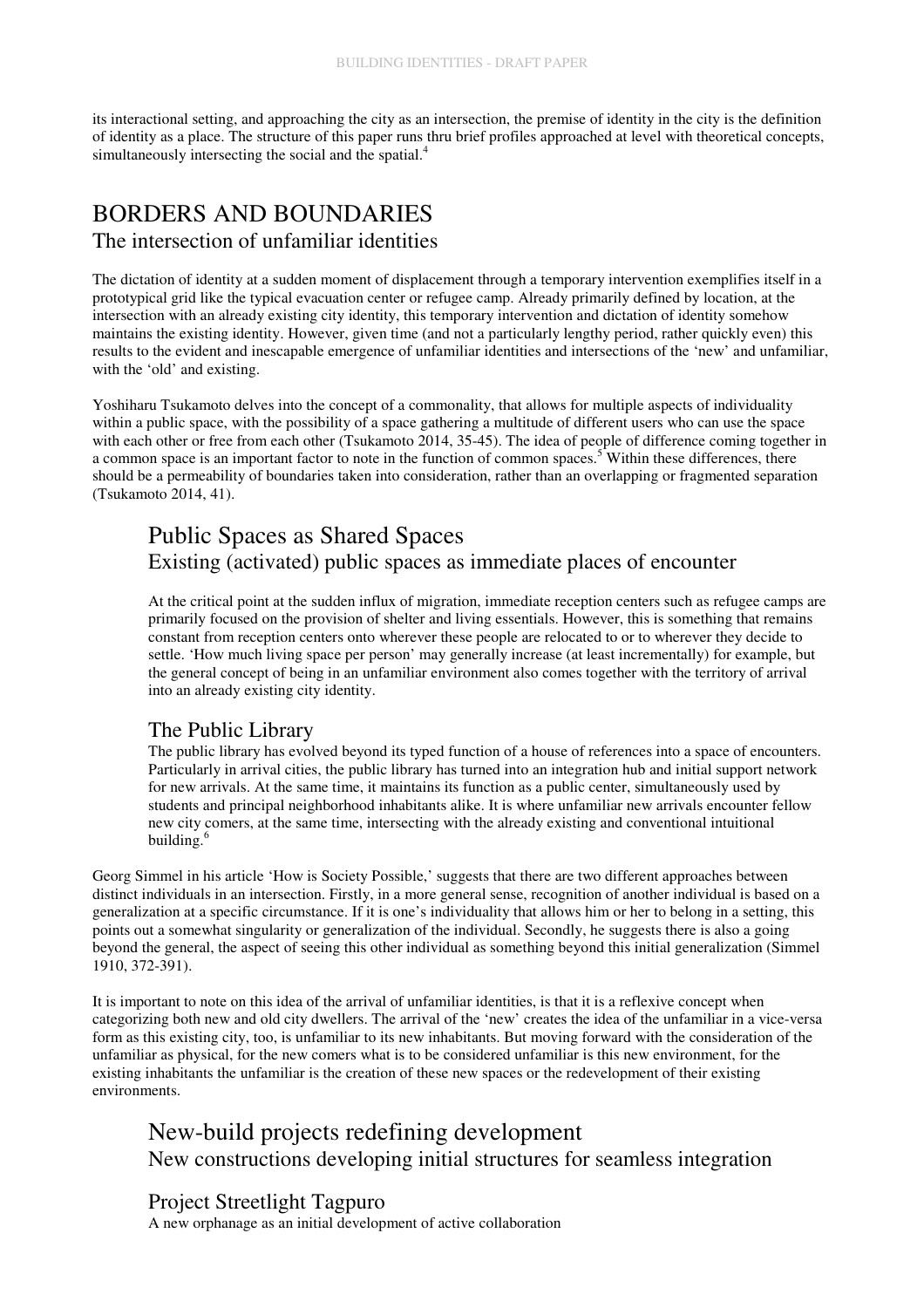Location: Tacloban, Philippines Leading Architect: Alexander Eriksson Furunes Situation: Typhoon Yolanda 2013, displacement of 4 million people Intervention: Incremental redevelopment and relocation of an orphanage through community engagement from workshops up to construction Significance: Long-term development oriented relief work

What makes Streetlight Tagpuro an outstanding example of redevelopment post-disaster is not just its participatory approach, but even more notably is its incremental and inclusive process that not only resulted to a successful new orphanage, but the development of its surrounding community.<sup>7</sup>

#### Hanover Dormitory

A new housing facility as an initial development of passive collaboration

Location: Hanover, Germany Architect: MOSAIK Architekten BDA

Situation: Rapid initial housing for asylum seekers, completed in 2015 Intervention: New-build residential; prefabricated modular units; subsequent use as student accommodation Significance: Redefinition of borders and boundaries

Looking beyond the mass-produced façade of the new building, and instead directly on the site plan of the Hanover Dormitory by MOSAIK Architekten, what lacks in concrete form creates an invisible border that blurs the boundary between the new and the existing. The exclusion of a perimeter fence goes beyond the blurring of boundaries in the social sense, but also continually into urban planning and development.



#### Thresholds of borders and boundaries

Richard Sennett describes cities as being closed systems resulting from specific factors such as over-determination, equilibrium and integration. The form-fixed condition of closed cities makes for a difficult adaptation and evolution of a city through time. In contrast to the current state of closed cities, he proposes a change in approach of the city "—a system which is open socially to different voices who attend to one another, rather [sic] who do their own thing in isolation" (Sennett n.d.).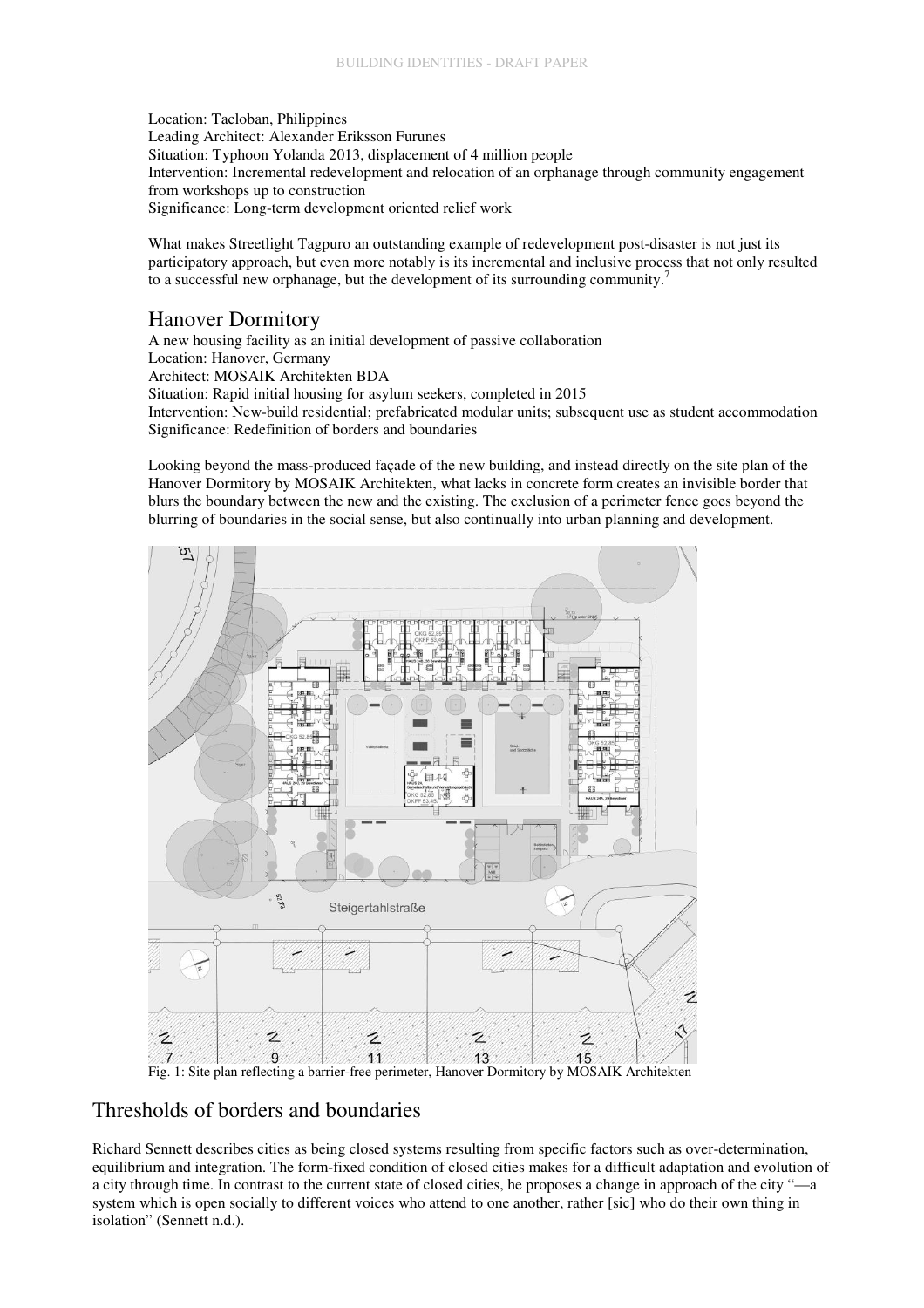Open system cities in contrast to closed ones focus on factors likes ambiguous edges, incomplete forms and unsolved narratives. He goes on to differentiate the terms boundaries and borders; boundaries act as confined edges, whereas borders are more permeable and open to interaction. He relates these permeable borders to the concept of the natural cell membrane, which is "both porous and resistant at the same time, holding in some valuable elements of the city, letting other valuable elements flow through the membrane" (Sennett n.d.). Citing a personal example of a project turned unsuccessful due to the neglect of the edge and focus on the center of the city, he made a point on how the consideration of borders are vital in having a well-functioning open city. Elaborating on the incomplete form, he discusses how the sociological term 'dialogics', in its ambiguity and indirectness, aids in social interaction. Planning open cities does not just address issues through problem solving, there is also problem finding, defining new issues that need to be addressed.

Maarten Hajer and Arnold Reijndorp also note the importance of the periphery and its point of accessibility rather than centrality (Hajer and Reijndorp 2001). This context of boundaries and permeable borders, in as much as it concerns the possible general openness of the city, it is also important to zoom in and see how it can be applied at a more concentrated level within the city at points of interaction. At this level, there is an evident relevance in the connection "between objective structures and subjective constructions" (Bourdieu 1991) of a social space.

#### Haus Märkisches Ufer

An adapted hostel as an intermediate threshold of adjustment Location: Berlin-Mitte, Germany Architect: dreigegeneinen - architektur Situation: Collective accommodation for refugees with an interim contract of 4 years from 2016 Intervention: Converted landmarked townhouse in an upscale central locale Significance: Transition place within a prime location, functionally out-of-place, aesthetically appropriated



Figs. 2,3,4: A hostel for refugees in central Berlin, Haus Märkisches Ufer by dreigegeneinen

Beyond the façade of the building (meaning exterior on out<sup>9</sup>) it would be essential to point out that directly in front of the building, right across the canal, is a densely green public park, and even further on, crossing the main highway, is the Berlin Central Library<sup>10</sup>. Haus Märkisches Ufer is not just strategically located in the city center, it is physically a linear intersection of accessibility through the existent city.

# **CONCLUSION** Building Identity / Designing Social Situations

What started out as a plan to briefly tackle multiple urban interventions, eventually resulted to a more condensed look into a few introductory cases considered through several exploratory intersections. Albeit a limited locus, what these profiles have presented allow for a preliminary theoretical framework to broaden this specific discourse with the prospect of further definition.

The provision of basic living needs and space, allowance of full integration into the city, allocation of opportunities, while all clearly principal, all result to an initial dictation of identity. However, looking into the development of notable urban interventions, this initial dictation seems to turn out to be somewhat more enabling than it is limiting. As architecture in its built form is first and foremost dictated, as being a physical structure, it is interesting to see how the un-fixed sense of identity, together with its social essence, actively intersects with it.

Through the activation of existing spaces, building opportunities for interactions and creation of more integrative environments, well developed (and possibly continually developing rather than fully developed) urban interventions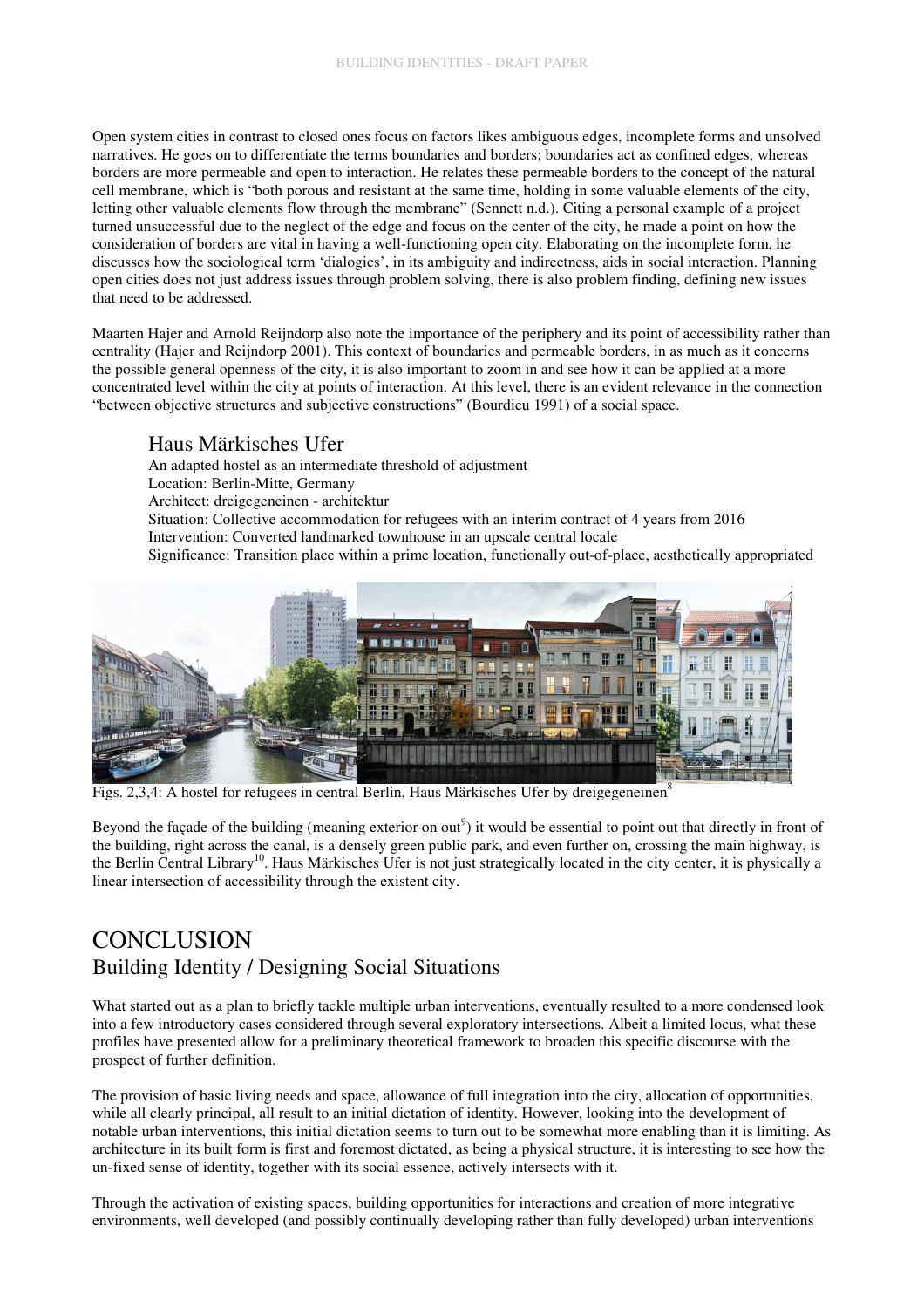do not just influence integration, but can conceivably contribute to the development of the city overall, the development of identity.

"The city is, however, by definition the idea of density and difference materialized as space. Density is its nature, a social mix its character. Only density and difference produce infrastructure, cultural institutions, knowledge and information, commerce and exchange in an economical way. Cities are integration machines, motors for jobs, and places of knowledge… Yes there are conflicts over allocation; yes, there is a housing shortage; but yes, this also provides an opportunity to reinvent the city and to reanimate its essence: density and difference – combined with spatial quality… A reasonable welcome culture emerges when it is the future that one is welcoming – by designing it." (Matzig 2017, 250)

- - -

#### Reference List

Hajer, Maarten and Arnold Reijndorp. 2001. *In Search of New Public Domain*. Belgium: NAi Publishers.

- Matzig, Gerhard. 2017. "Density and Difference: What the Housing Shortage and Migration Have to Do with the Future of the City" In *Making Heimat. Germany, Arrival Country: Flüchtlingsbautenatlas/Atlas of Refugee Housing*, edited by Peter Cachola Schmal, Anna Scheuermann and Oliver Elser, 248-251. Berlin: Hatje Cantz Verlag.
- Saunders, Doug. 2016. "Arriving on the Edge: Migrant Districts and the Architecture of Inclusion" In *Making Heimat. Germany, Arrival Country*, edited by Peter Cachola Schmal, Anna Scheuermann and Oliver Elser, 22-39. Berlin: Hatje Cantz Verlag.
- Sennett, Richard. n.d. "The Open City". http://www.richardsennett.com/site/senn/UploadedResources/The%20Open%20City.pdf.
- Simmel, Georg. 1910. "How is Society Possible." *American Journal of Sociology* 16, no. 3: 372-391. http://www.jstor.org/stable/2763090.
- Tsukamoto, Yoshiharu. 2014. "Commonalities in Architecture" In *Kooperatives Labor Studierender + Atelier Bow Wow: Urban Forest*. Translated by D Sanderson, Edited by Jesko Fezer, Christian Hiller, Nikolaus Hirsch, Wilfried Kuehn and Hila Peleg, 35-45. Leipzig: Spektor Books.

- - -

Angela Alcantara is an architect (University of Santo Tomas Manila, Philippines, 2012) with a Master of Science in Design Research under the COOP Program of the Bauhaus Dessau Foundation (Germany, 2016). As a practicing architect and independent researcher, her work develops around the intersections of theory and practice, individual methods and collaborative processes, multi-disciplinary and socio-cultural scales. She is currently based in Berlin.